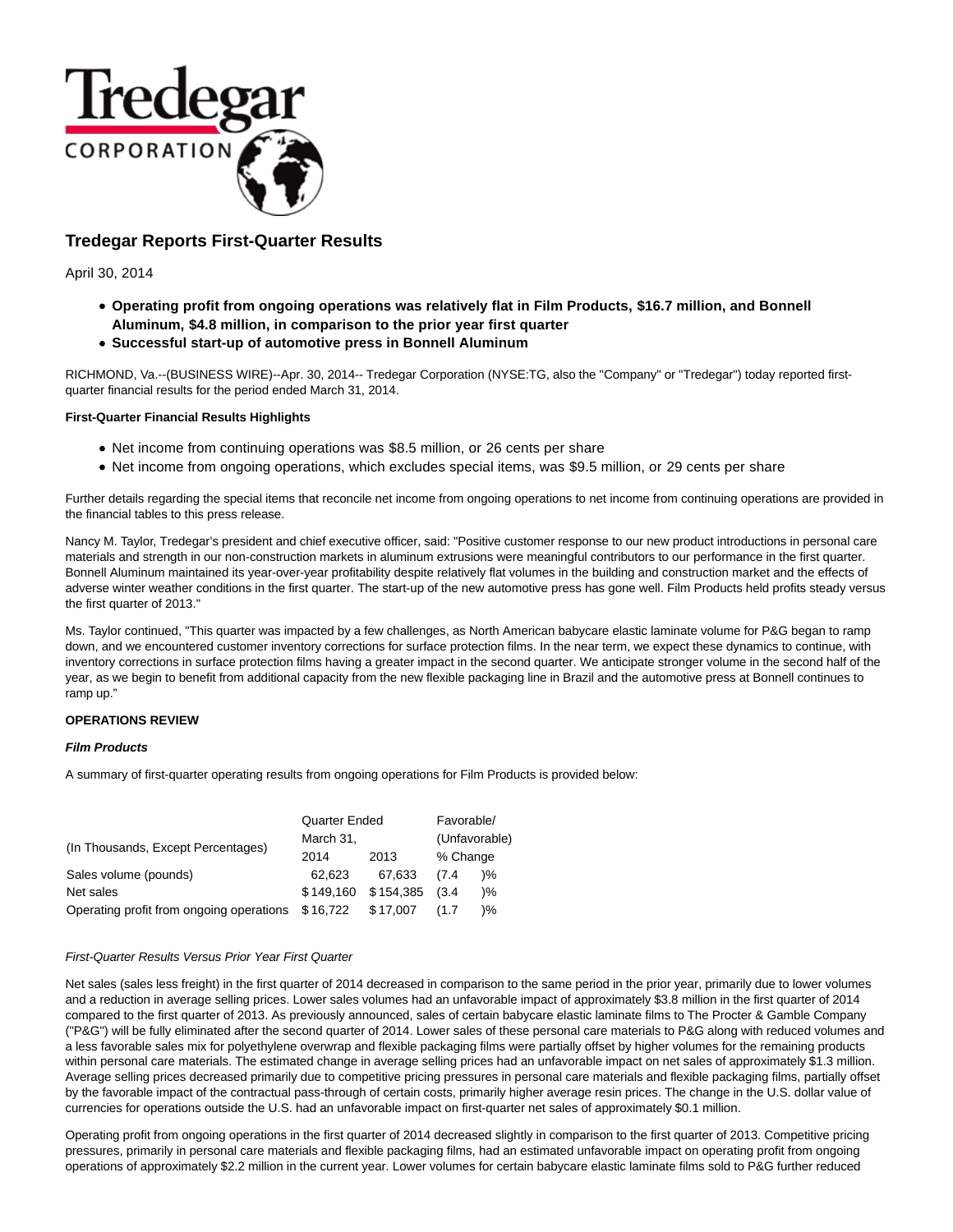operating profit from ongoing operations by approximately \$1.2 million. The remaining changes in sales volume addressed above had a favorable impact on operating profit from ongoing operations of approximately \$1.1 million. Improved operational performance in personal care materials and surface protection films, which was partially offset by higher manufacturing expenses in flexible packaging films, increased operating profit from ongoing operations by approximately \$0.4 million.

The change in the dollar value of currencies for operations outside the U.S. had a favorable impact of approximately \$1.7 million in the first quarter of 2014 compared to the same period in the prior year. The estimated impact on operating profit from ongoing operations of the quarterly lag in the pass-through of average resin costs was approximately negative \$0.3 million in the first quarter of 2014 and negative \$0.5 million in the first quarter of 2013.

Capital expenditures in Film Products were \$8.1 million in the first three months of 2014 compared to \$9.4 million in the first three months of 2013. Capital expenditures for the first three months of 2014 and 2013 include approximately \$5.4 million and \$7.2 million, respectively, for a previously announced project that will expand capacity at the Company's manufacturing facility in Cabo de Santo Aghostino, Brazil. The additional capacity for this project is expected to be available by the end of the second quarter of 2014. Film Products currently estimates that capital expenditures in 2014 will be approximately \$49 million, including approximately \$15 million for routine capital expenditures required to support operations. Depreciation expense was \$6.8 million in the first three months of 2014 and \$7.6 million in the first three months of 2013, and is projected to be approximately \$29 million in 2014. Amortization expense was \$0.9 million in the first three months of 2014 and \$1.3 million in the first three months of 2013, and is projected to be approximately \$4 million in 2014.

## **Aluminum Extrusions**

A summary of first-quarter results from ongoing operations for Aluminum Extrusions, which is also referred to as Bonnell Aluminum, is provided below:

|                                          | Quarter Ended | Favorable/        |          |               |
|------------------------------------------|---------------|-------------------|----------|---------------|
| (In Thousands, Except Percentages)       | March 31,     | (Unfavorable)     |          |               |
|                                          | 2014          | 2013              | % Change |               |
| Sales volume (pounds)                    | 36.648        | 35.733 2.6        |          | %             |
| Net sales                                |               | \$79,283 \$79,939 | (0.8)    | $\frac{9}{6}$ |
| Operating profit from ongoing operations | \$4,761       | \$4,614           | 3.2      | %             |

## First-Quarter Results Versus Prior Year First Quarter

Net sales in the first quarter of 2014 decreased slightly in comparison to the first quarter of 2013 due to lower average prices primarily driven by a reduction in average aluminum prices, partially offset by higher sales volumes.

Operating profit from ongoing operations increased by 3.2% in the first quarter of 2014 compared to the first quarter of 2013. Excluding the impact of unanticipated costs as a result of adverse winter weather conditions, operating profit from ongoing operations increased primarily as a result of the favorable impact of lower manufacturing costs, reduced selling, general and administrative expenses and higher sales volumes. Additional utility, distribution and manufacturing costs due to adverse winter weather conditions in the first quarter of 2014 had an estimated unfavorable impact on operating profit from ongoing operations of approximately \$1.2 million.

Capital expenditures for Bonnell Aluminum were \$2.0 million in the first three months of 2014 compared to \$0.9 million in the first three months of 2013. Capital expenditures are projected to be approximately \$9 million in 2014, which includes approximately \$5 million for routine capital expenditures required to support operations. Depreciation expense was \$1.9 million in the first three months of 2014 compared to \$1.8 million in the first three months of 2013, and is projected to be approximately \$8.5 million in 2014. Amortization expense was \$0.5 million in the first three months of 2014 and \$0.5 million in the first three months of 2013, and is projected to be approximately \$1.6 million in 2014.

### **Corporate Expenses, Interest and Taxes**

Pension expense was \$2.2 million in the first three months of 2014, a favorable change of \$1.1 million from the first three months of 2013. Most of the impact on earnings from lower pension expense is reflected in "Corporate expenses, net" in the Net Sales and Operating Profit by Segment table. Pension expense is projected to be \$7.3 million in 2014. Corporate expenses, net decreased in 2014 versus 2013 primarily due to the reduction in pension expense noted above and lower stock-based employee benefit accruals, partially offset by the timing of certain non-recurring corporate expenditures. In 2014, corporate expenses, net included \$0.9 million in additional expenses related to responding to a Schedule 13D filed with the SEC by certain shareholders.

Interest expense was \$0.6 million in the first three months of 2014 in comparison to \$0.7 million in the first three months of 2013.

The effective tax rate used to compute income taxes for income from continuing operations was 35.2% in the first three months of 2014 compared to 28.3% in the first three months of 2013. Income taxes from continuing operations in the first three months of 2014 was relatively consistent with the federal statutory rate as a result of various mitigating factors, while income taxes from continuing operations in the first three months of 2013 primarily reflect the benefit of foreign tax incentives and the timing of a research and development tax credit. Significant differences between the estimated effective tax rate for income from continuing operations and the U.S. federal statutory rate for 2014 and 2013 will be provided in the Company's Quarterly Report on Form 10-Q for the quarter ended March 31, 2014.

### **CAPITAL STRUCTURE**

Net debt (debt in excess of cash and cash equivalents) was \$88.8 million at March 31, 2014, compared with \$86.4 million at December 31, 2013. Net debt is a financial measure that is not calculated or presented in accordance with United States generally accepted accounting principles ("GAAP"). See the Notes to the Financial Tables for a reconciliation of this non-GAAP financial measure to the most directly comparable GAAP financial measure.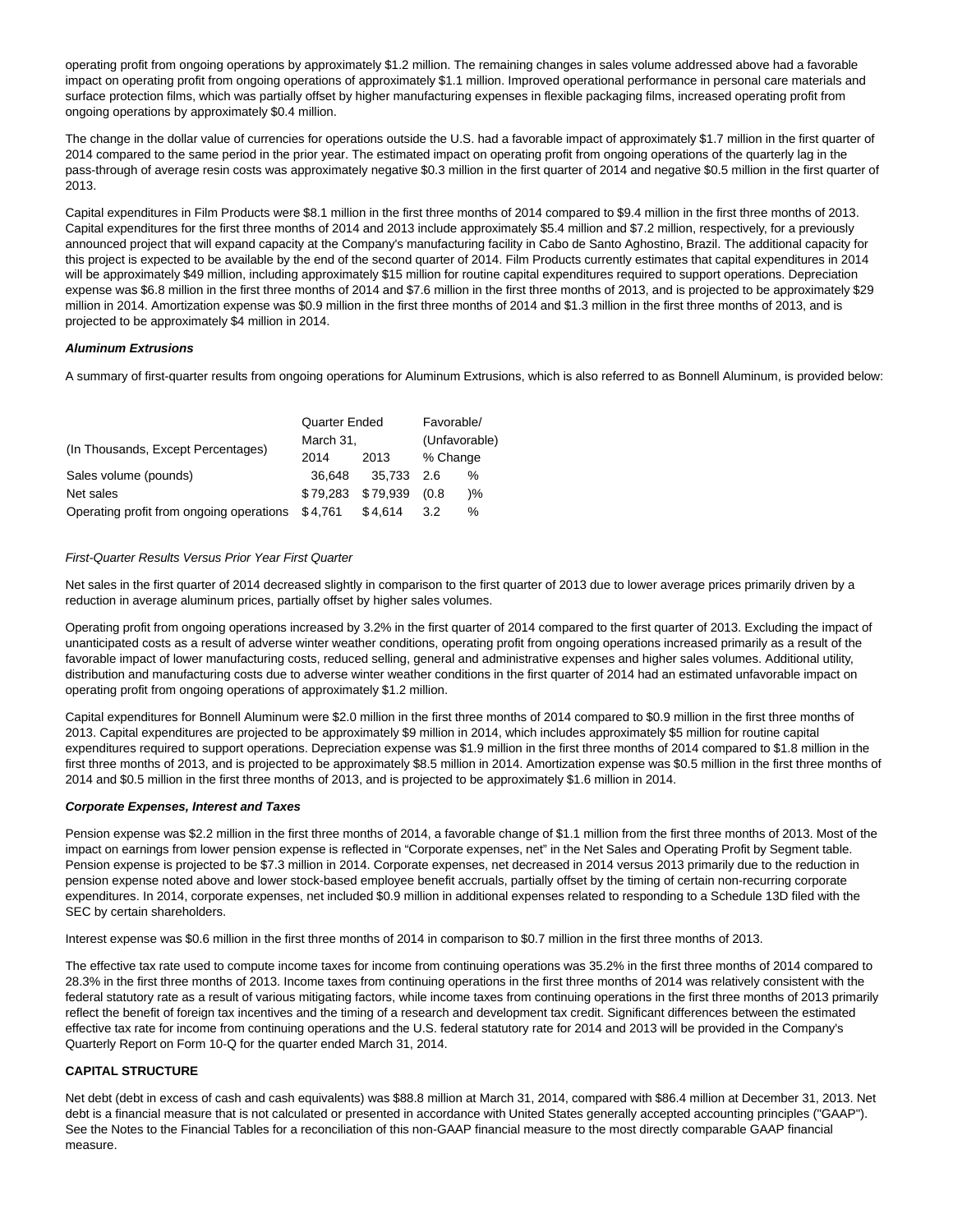#### **FORWARD-LOOKING AND CAUTIONARY STATEMENTS**

Some of the information contained in this press release may constitute "forward-looking statements" within the meaning of the "safe harbor" provisions of the Private Securities Litigation Reform Act of 1995. When we use the words "believe," "estimate," "anticipate," "expect," "project," "likely," "may" and similar expressions, we do so to identify forward-looking statements. Such statements are based on our then current expectations and are subject to a number of risks and uncertainties that could cause actual results to differ materially from those addressed in the forward-looking statements. It is possible that our actual results and financial condition may differ, possibly materially, from the anticipated results and financial condition indicated in or implied by these forward-looking statements. Accordingly, you should not place undue reliance on these forward-looking statements. Factors that could cause actual results to differ from expectations include, without limitation: acquired businesses, including Terphane Holdings LLC ("Terphane") and AACOA, Inc. ("AACOA"), may not achieve the levels of revenue, profit, productivity, or otherwise perform as we expect; acquisitions, including our acquisitions of Terphane and AACOA, involve special risks, including without limitation, diversion of management's time and attention from our existing businesses, the potential assumption of unanticipated liabilities and contingencies and potential difficulties in integrating acquired businesses and achieving anticipated operational improvements; Film Products is highly dependent on sales to one customer — P&G; growth of Film Products depends on its ability to develop and deliver new products at competitive prices; sales volume and profitability of Aluminum Extrusions are cyclical and highly dependent on economic conditions of end-use markets in the U.S., particularly in the construction sector, and are also subject to seasonal slowdowns; our substantial international operations subject us to risks of doing business in foreign countries, which could adversely affect our business, financial condition and results of operations; our future performance is influenced by costs incurred by our operating companies, including, for example, the cost of energy and raw materials; and the other factors discussed in the reports Tredegar files with or furnishes to the SEC from time to time, including the risks and important factors set forth in additional detail in "Risk Factors" in Part I, Item 1A of Tredegar's 2013 Annual Report on Form 10-K (the "2013 Form 10-K") filed with the SEC. Readers are urged to review and consider carefully the disclosures Tredegar makes in its filings with the SEC, which include the 2013 Form 10-K.

Tredegar does not undertake, and expressly disclaims any duty, to update any forward-looking statement made in this press release to reflect any change in management's expectations or any change in conditions, assumptions or circumstances on which such statements are based.

To the extent that the financial information portion of this release contains non-GAAP financial measures, it also presents both the most directly comparable financial measures calculated and presented in accordance with GAAP and a quantitative reconciliation of the difference between any such non-GAAP measures and such comparable GAAP financial measures. Accompanying the reconciliation is management's statement concerning the reasons why management believes that presentation of non-GAAP measures provides useful information to investors concerning Tredegar's financial condition and results of operations. Reconciliations of non-GAAP financial measures are provided in the Notes to the Financial Tables included with this press release and can also be found within "Presentations" in the "Investors" section of our website, [www.tredegar.com.](http://www.tredegar.com/) Tredegar uses its website as a channel of distribution of material company information. Financial information and other material information regarding Tredegar is posted on and assembled in the "Investors" section of our website.

Tredegar Corporation is a manufacturer of plastic films and aluminum extrusions. A global company headquartered in Richmond, Virginia, Tredegar had 2013 sales of \$959 million. With approximately 2,700 employees, the company operates manufacturing facilities in North America, South America, Europe, and Asia.

#### **Tredegar Corporation**

**Condensed Consolidated Statements of Income (In Thousands, Except Per-Share Data) (Unaudited)**

|                                                                              | <b>Three Months Ended</b> |                          |
|------------------------------------------------------------------------------|---------------------------|--------------------------|
|                                                                              | March 31,                 |                          |
|                                                                              | 2014                      | 2013                     |
| Sales                                                                        | \$235,213                 | \$241,526                |
| Other income (expense), net (e) (f)                                          | (94)<br>$\rightarrow$     | 824                      |
|                                                                              | 235,119                   | 242,350                  |
| Cost of goods sold                                                           | 190,694                   | 197,488                  |
| Freight                                                                      | 6.770                     | 7.202                    |
| Selling, R&D and general expenses (b)                                        | 21,298                    | 21,660                   |
| Amortization of intangibles                                                  | 1,395                     | 1,775                    |
| Interest expense                                                             | 630                       | 690                      |
| Asset impairments and costs associated with exit and disposal activities (b) | 1,245                     | 254                      |
|                                                                              | 222,032                   | 229,069                  |
| Income from continuing operations before income taxes                        | 13,087                    | 13,281                   |
| Income taxes from continuing operations                                      | 4.608                     | 3,764                    |
| Income from continuing operations                                            | 8,479                     | 9,517                    |
| Loss from discontinued operations (c)                                        |                           | (5,240)<br>$\rightarrow$ |
| Net income (d)                                                               | \$8,479                   | \$4,277                  |
| Earnings (loss) per share:<br>Basic:                                         |                           |                          |
| Continuing operations                                                        | \$0.26                    | \$0.30                   |
| Discontinued operations (c)                                                  |                           | (0.16)                   |
|                                                                              |                           |                          |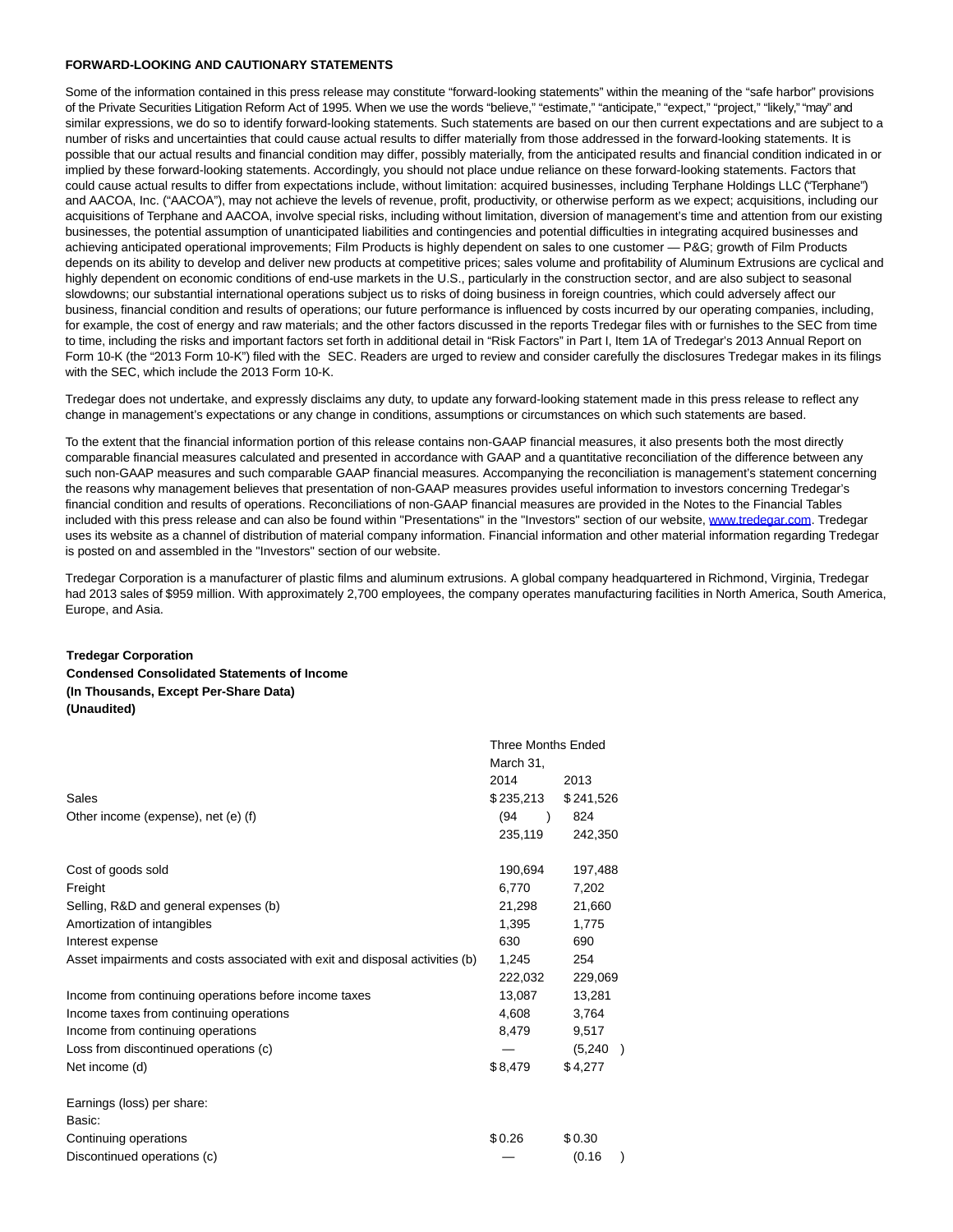| Net income                                        | \$0.26 | \$0.14 |
|---------------------------------------------------|--------|--------|
| Diluted:                                          |        |        |
| Continuing operations                             | \$0.26 | \$0.29 |
| Discontinued operations (c)                       |        | (0.16) |
| Net income                                        | \$0.26 | \$0.13 |
| Shares used to compute earnings (loss) per share: |        |        |
| Basic                                             | 32,242 | 32,076 |
| <b>Diluted</b>                                    | 32,621 | 32,480 |

# **Tredegar Corporation**

# **Net Sales and Operating Profit by Segment**

**(In Thousands)**

| (Unaudited) |  |
|-------------|--|
|-------------|--|

|                                                                     | <b>Three Months Ended</b> |                        |  |
|---------------------------------------------------------------------|---------------------------|------------------------|--|
|                                                                     | March 31,                 |                        |  |
|                                                                     | 2014                      | 2013                   |  |
| <b>Net Sales</b>                                                    |                           |                        |  |
| <b>Film Products</b>                                                | \$149,160                 | \$154,385              |  |
| <b>Aluminum Extrusions</b>                                          | 79,283                    | 79,939                 |  |
| Total net sales                                                     | 228,443                   | 234,324                |  |
| Add back freight                                                    | 6,770                     | 7,202                  |  |
| Sales as shown in the Consolidated Statements of Income             | \$235,213                 | \$241,526              |  |
| <b>Operating Profit</b>                                             |                           |                        |  |
| Film Products:                                                      |                           |                        |  |
| Ongoing operations                                                  | \$16,722                  | \$17,007               |  |
| Plant shutdowns, asset impairments, restructurings and other (b)    | (1,245)                   | (102)<br>$\rightarrow$ |  |
| Aluminum Extrusions:                                                |                           |                        |  |
| Ongoing operations                                                  | 4,761                     | 4,614                  |  |
| Plant shutdowns, asset impairments, restructurings and other (b)    |                           | (253)<br>$\lambda$     |  |
| Total                                                               | 20,238                    | 21,266                 |  |
| Interest income                                                     | 195                       | 78                     |  |
| Interest expense                                                    | 630                       | 690                    |  |
| Gain (loss) on investment accounted for under fair value method (e) |                           | 1,100                  |  |
| Stock option-based compensation costs                               | 241                       | 316                    |  |
| Corporate expenses, net (f)                                         | 6,475                     | 8,157                  |  |
| Income from continuing operations before income taxes               | 13,087                    | 13,281                 |  |
| Income taxes from continuing operations                             | 4,608                     | 3,764                  |  |
| Income from continuing operations                                   | 8,479                     | 9,517                  |  |
| Loss from discontinued operations (c)                               |                           | (5,240)                |  |
| Net income (d)                                                      | \$8,479                   | \$4,277                |  |

# **Tredegar Corporation**

# **Condensed Consolidated Balance Sheets (In Thousands) (Unaudited)**

|                                   | March 31, 2014 | December 31, 2013 |
|-----------------------------------|----------------|-------------------|
| <b>Assets</b>                     |                |                   |
| Cash & cash equivalents           | \$45,227       | 52,617<br>S       |
| Accounts & other receivables, net | 118,584        | 99,246            |
| Inventories                       | 70,530         | 70,663            |
| Deferred income taxes             | 5,642          | 5,628             |
| Prepaid expenses & other          | 5,188          | 6,353             |
| Total current assets              | 245,171        | 234,507           |
| Property, plant & equipment, net  | 287,421        | 282,560           |
| Goodwill & other intangibles, net | 226,672        | 226,300           |
| Other assets                      | 49.266         | 49.641            |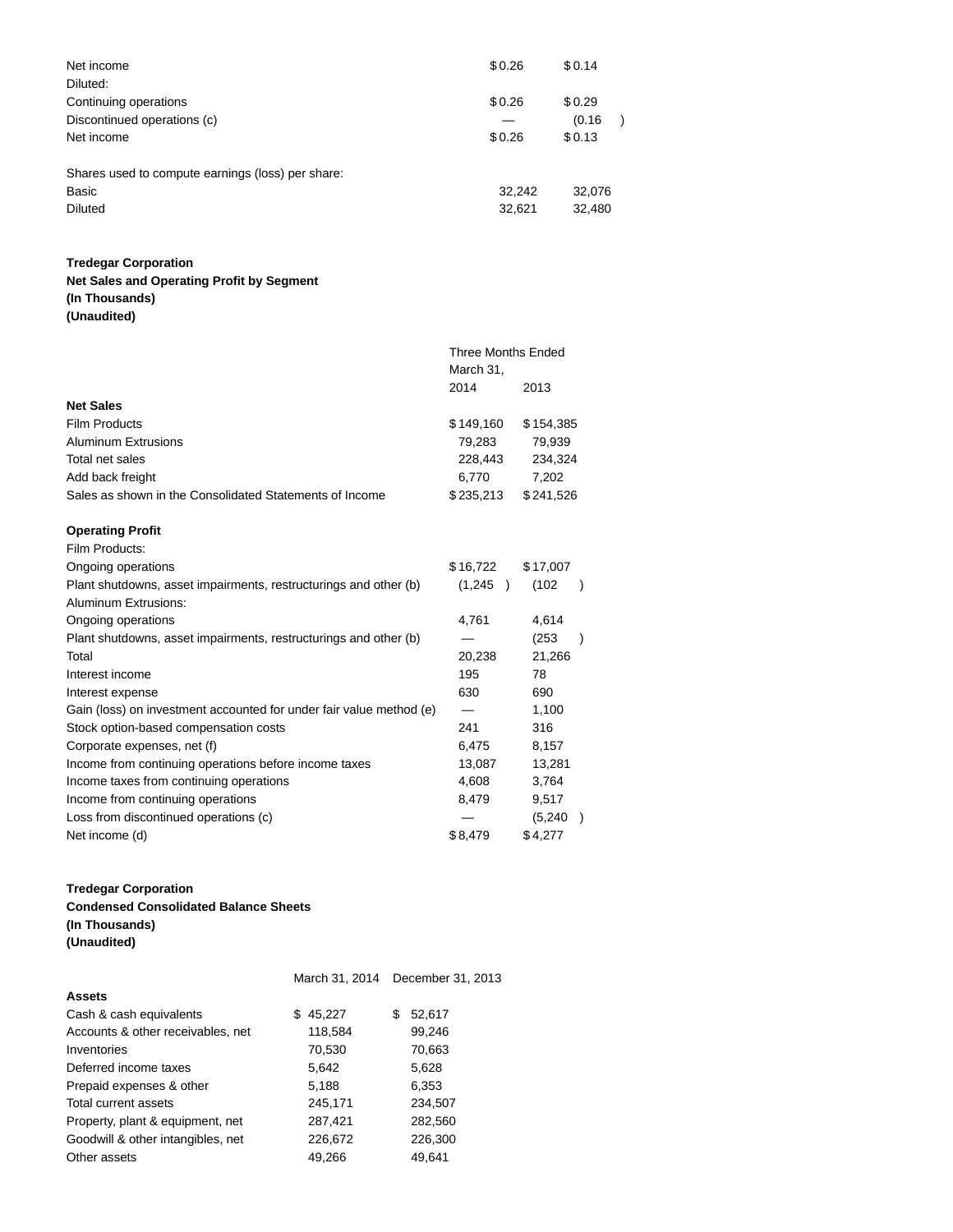| Total assets                                |    | \$808,530 |   | 793,008 |
|---------------------------------------------|----|-----------|---|---------|
| <b>Liabilities and Shareholders' Equity</b> |    |           |   |         |
| Accounts payable                            | S. | 91,461    | S | 82,795  |
| Accrued expenses                            |    | 37,552    |   | 42,158  |
| Income taxes payable                        |    | 3,609     |   | 114     |
| Total current liabilities                   |    | 132,622   |   | 125,067 |
| Long-term debt                              |    | 134,000   |   | 139,000 |
| Deferred income taxes                       |    | 70,581    |   | 70,795  |
| Other noncurrent liabilities                |    | 55,157    |   | 55,482  |
| Shareholders' equity                        |    | 416,170   |   | 402,664 |
| Total liabilities and shareholders' equity  | \$ | 808,530   |   | 793.008 |

## **Tredegar Corporation**

## **Condensed Consolidated Statement of Cash Flows (In Thousands)**

**(Unaudited)**

|                                                                                     | <b>Three Months Ended</b> |           |  |
|-------------------------------------------------------------------------------------|---------------------------|-----------|--|
|                                                                                     | March 31,                 |           |  |
|                                                                                     | 2014                      | 2013      |  |
| Cash flows from operating activities:<br>Net income                                 |                           |           |  |
|                                                                                     | \$8,479                   | \$4,277   |  |
| Adjustments for noncash items:                                                      |                           |           |  |
| Depreciation                                                                        | 8,751                     | 9,478     |  |
| Amortization of intangibles                                                         | 1,395                     | 1,775     |  |
| Deferred income taxes                                                               | (2, 157)                  | (1,048)   |  |
| Accrued pension income and postretirement benefits                                  | 2,252                     | 3,403     |  |
| Gain on investment accounted for under the fair value method                        |                           | (1,100)   |  |
| Loss on asset impairments and divestitures                                          | 400                       |           |  |
| Changes in assets and liabilities, net of effects of acquisitions and divestitures: |                           |           |  |
| Accounts and other receivables                                                      | (18, 912)                 | (16, 679) |  |
| Inventories                                                                         | 304                       | (4, 486)  |  |
| Income taxes recoverable/payable                                                    | 3,502                     | 5,861     |  |
| Prepaid expenses and other                                                          | 1,360                     | 1,173     |  |
| Accounts payable and accrued expenses                                               | 4,223                     | 6,140     |  |
| Other, net                                                                          | 445                       | (39)      |  |
| Net cash provided by operating activities                                           | 10,042                    | 8,755     |  |
| Cash flows from investing activities:                                               |                           |           |  |
| Capital expenditures                                                                | (10, 153)                 | (10, 344) |  |
| Sale of business                                                                    |                           | 306       |  |
| Proceeds from the sale of assets and other                                          |                           | 168       |  |
| Net cash used in investing activities                                               | (10, 153)                 | (9,870)   |  |
| Cash flows from financing activities:                                               |                           |           |  |
| <b>Borrowings</b>                                                                   | 8,000                     | 6,250     |  |
| Debt principal payments and financing costs                                         | (13,000)                  | (16, 250) |  |
| Dividends paid                                                                      | (2,261)                   | (2,263)   |  |
| Proceeds from exercise of stock options and other                                   | (139)<br>$\rightarrow$    | 2,101     |  |
| Net cash used in financing activities                                               | (7,400)                   | (10, 162) |  |
| Effect of exchange rate changes on cash                                             | 121                       | 140       |  |
| Increase (decrease) in cash and cash equivalents                                    | (7,390)                   | (11, 137) |  |
| Cash and cash equivalents at beginning of period                                    | 52,617                    | 48,822    |  |
| Cash and cash equivalents at end of period                                          | \$45,227                  | \$37,685  |  |

## **Notes to the Financial Tables**

**(In Millions, Except Per Share Data)**

## **(Unaudited)**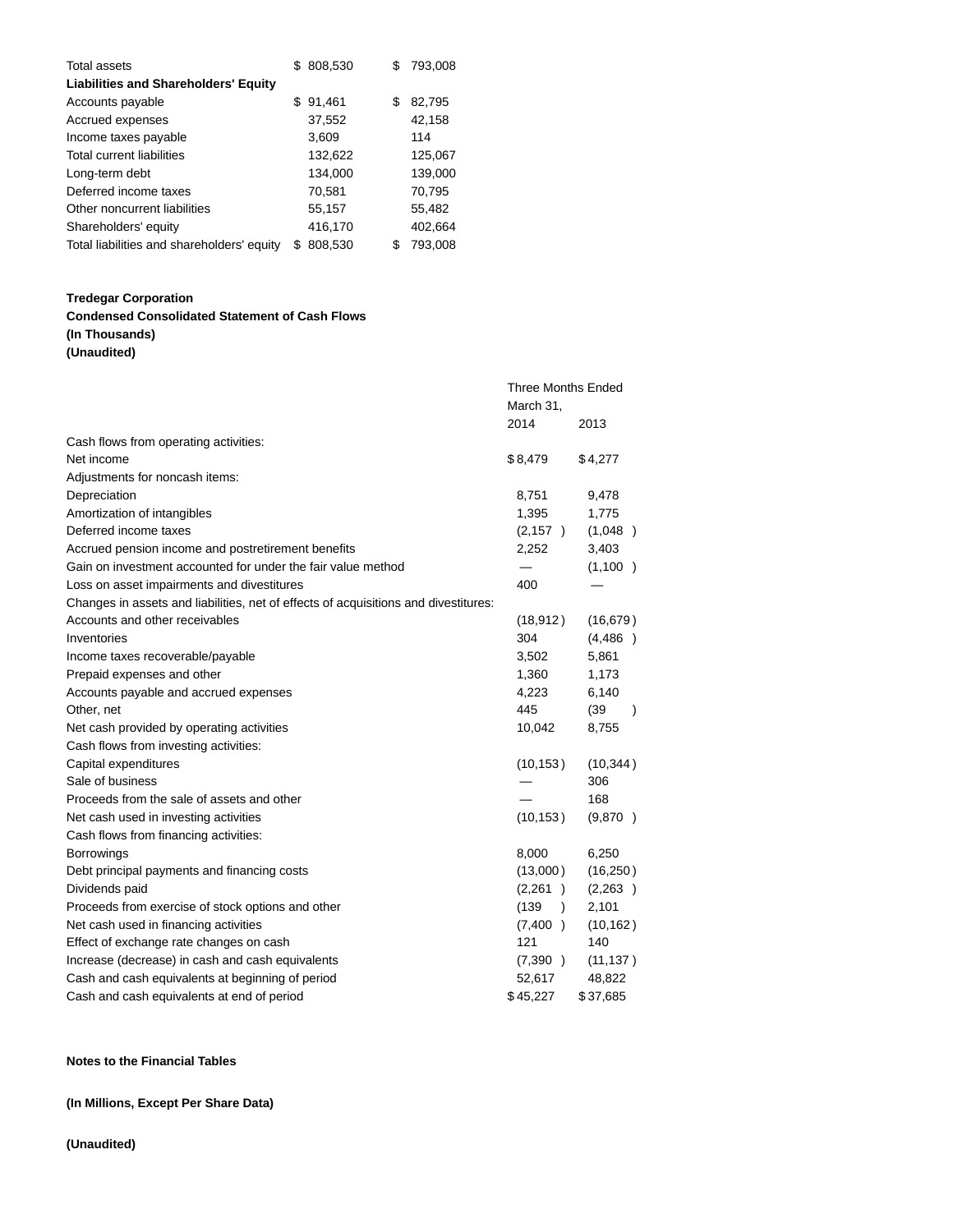Tredegar's presentation of net income and earnings per share from ongoing operations are non-GAAP financial measures that exclude the after-tax effects of gains or losses associated with plant shutdowns, asset impairments and restructurings, gains or losses from the sale of assets and other items, goodwill impairment charges and operating results and gains or losses on sale for businesses divested that are included in

(a) discontinued operations, which have been presented separately and removed from net income (loss) and diluted earnings (loss) per share as reported under GAAP. Net income and earnings per share from ongoing operations are used by management to gauge the operating performance of Tredegar's ongoing operations. They are not intended to represent the stand-alone results for Tredegar's ongoing operations under GAAP and should not be considered as an alternative to net income (loss) or earnings (loss) per share from continuing operations as defined by GAAP. They exclude items that we believe do not relate to Tredegar's ongoing operations. A reconciliation is shown below:

|                                                                                                         |        | Three Months Ended March 31, |        |  |
|---------------------------------------------------------------------------------------------------------|--------|------------------------------|--------|--|
|                                                                                                         | 2014   |                              | 2013   |  |
| Net income from continuing operations as reported under generally accepted accounting principles (GAAP) | \$8.5  |                              | \$9.5  |  |
| After-tax effects of:                                                                                   |        |                              |        |  |
| (Gains) losses associated with plant shutdowns, asset impairments and restructurings                    | 0.8    |                              | 0.2    |  |
| (Gains) losses from sale of assets and other                                                            | 0.2    |                              | (0.7)  |  |
| Net income from ongoing operations                                                                      | \$9.5  |                              | \$9.0  |  |
| Earnings per share from continuing operations as reported under GAAP (diluted)                          | \$0.26 |                              | \$0.29 |  |
| After-tax effects per diluted share of:                                                                 |        |                              |        |  |
| (Gains) losses associated with plant shutdowns, asset impairments and restructurings                    | 0.02   |                              | 0.01   |  |
| (Gains) losses from sale of assets and other                                                            | 0.01   |                              | (0.02) |  |
| Earnings per share from ongoing operations (diluted)                                                    | 0.29   |                              | 0.28   |  |

(b) Plant shutdowns, asset impairments, restructurings and other in the first quarter of 2014 include:

- Pretax charges of \$0.8 million for severance and other employee-related costs in connection with restructurings in Film Products; and
- Pretax charges of \$0.5 million associated with the shutdown of the film products manufacturing facility in Red Springs, North Carolina, which includes severance and other employee-related costs of \$0.3 million and asset impairments of \$0.2 million.

Plant shutdowns, asset impairments, restructurings and other in the first quarter of 2013 include:

recorded net of deferred taxes directly in shareholders' equity.

- Net pretax charges of \$0.2 million associated with the shutdown of the aluminum extrusions manufacturing facility in Kentland, Indiana;
- Pretax charges of \$0.1 million associated with severance and other employee-related costs associated with restructurings in Film Products; and
- Pretax charges of \$0.1 million for integration-related expenses and other non-recurring transactions (included in "Selling, general and administrative expenses" in the consolidated statements of income) associated with the acquisition of AACOA by Aluminum Extrusions.
- (c) results for this business were previously reported in discontinued operations. Accruals were made for indemnifications under the purchase On February 12, 2008, Tredegar sold its aluminum extrusions business in Canada for a purchase price of approximately \$25 million. All historical agreement related to environmental matters of \$5.2 million (\$5.2 million after tax) in the first quarter of 2013 (none in the first quarter of 2014).

(d) adjustments, unrealized gains and losses on derivative financial instruments and prior service costs and net gains or losses from pension and Comprehensive income (loss), defined as net income (loss) and other comprehensive income (loss), was income of \$15.5 million in the first quarter of 2014 and \$6.9 million for the first quarter of 2013. Other comprehensive income (loss) includes changes in foreign currency translation other postretirement benefit plans arising during the period and the related amortization of these prior service costs and net gains or losses

(e) The unrealized gain on the Company's investment in kaleo, Inc. ("kaléo"), formerly known as Intelliject, Inc., was \$1.1 million in the first quarter of 2013 (no unrealized gain (loss) in the first quarter of 2014). The unrealized gain in the first quarter of 2013 was primarily related to adjustments in the fair value for the passage of time as anticipated cash flows associated with achieving product development and commercialization milestones were discounted at 55% for their high degree of risk.

(f) A pretax charge of \$0.2 million in the first quarter of 2014 (none in the first quarter of 2013) related to unrealized losses for the Company's investment in the Harbinger Capital Partners Special Situations Fund, L.P. was recorded as a result of a reduction in the value of the Company's investment that is not expected to be temporary. The impairment charge is included in "Other income (expense), net" in the condensed consolidated statements of income and in "Corporate expenses, net" in the statement of net sales and operating profit by segment.